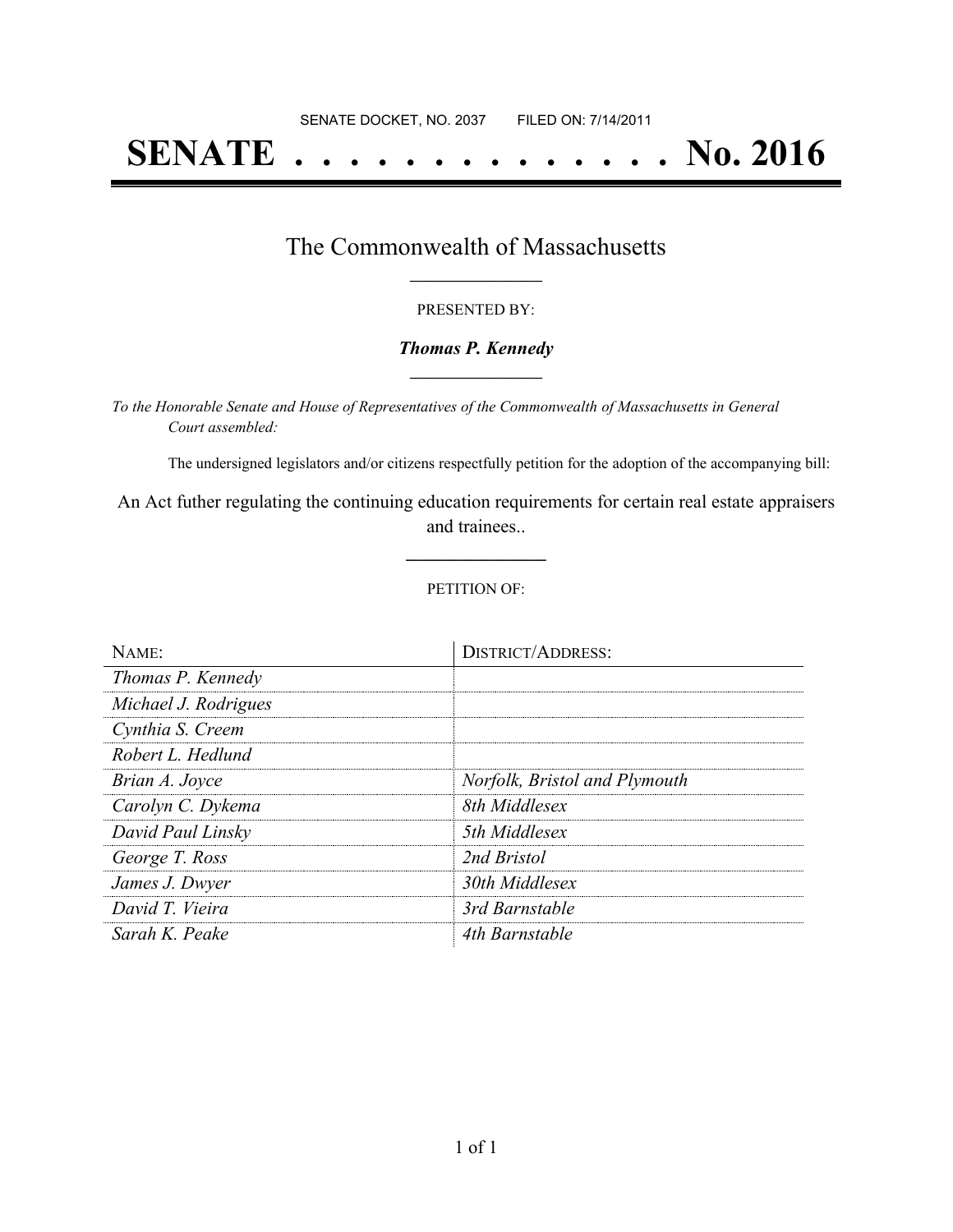## SENATE DOCKET, NO. 2037 FILED ON: 7/14/2011 **SENATE . . . . . . . . . . . . . . No. 2016**

By Mr. Kennedy, a petition (subject to Joint Rule 12) (accompanied by bill, Senate, No. 2016) of Thomas P. Kennedy, Michael J. Rodrigues, Cynthia S. Creem, Robert L. Hedlund and other members of the General Court for legislation to further regulate the continuing education requirements for certain real estate appraisers and trainees. Consumer Protection and Professional Licensure.

## The Commonwealth of Massachusetts

**\_\_\_\_\_\_\_\_\_\_\_\_\_\_\_ In the Year Two Thousand Eleven \_\_\_\_\_\_\_\_\_\_\_\_\_\_\_**

An Act futher regulating the continuing education requirements for certain real estate appraisers and trainees..

*Whereas,* The deferred operation of this act would tend to defeat its purpose, which is to provide forthwith for additional continuing education requirements for certain real estate appraisers and trainees,, therefore, it is hereby declared to be an emergency law, necessary for the immediate preservation of the public convenience.

Be it enacted by the Senate and House of Representatives in General Court assembled, and by the authority *of the same, as follows:*

| $\mathbf{1}$   | SECTION 1. Section 184 of chapter 112 of the General Laws, as appearing in the                     |
|----------------|----------------------------------------------------------------------------------------------------|
| $\overline{2}$ | 2008 Official Edition, is hereby by amended by adding the following subsection:-                   |
| 3              | D. Notwithstanding any other provision of this section, the board shall not discipline a           |
| $\overline{4}$ | licensed or certified appraiser or a real estate appraisal trainee who has completed a 7-hour      |
| 5 <sup>1</sup> | National Uniform Standards of Professional Appraisal Update course during the 2 years              |
| 6              | immediately preceding the date of the application for renewal of license or certification. Nothing |
| $\tau$         | in this subsection shall authorize a trainee to renew a trainee license for more than the periods  |
| 8              | authorized in section 181.                                                                         |